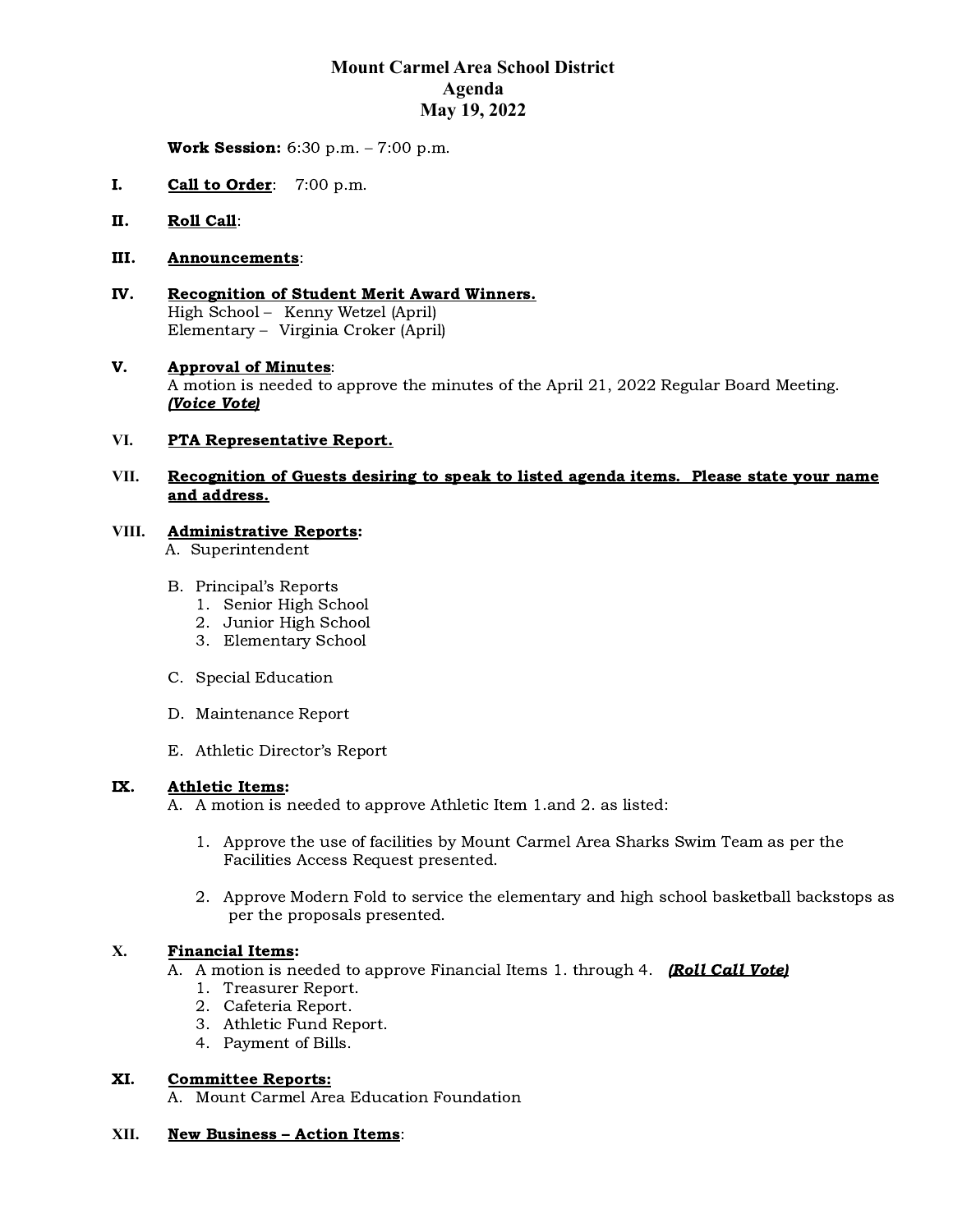- A. A motion is needed to approve New Business Items 1. through 13. as listed: (Roll Call Vote)
	- 1. Approve the use of facilities by Mount Carmel Area School District Title I and Mount Carmel PTA as per the Facilities Access Request presented. Current insurance certificate is on file.
	- 2. Approve the use of facilities by Kulpmont Borough Fire Department as per the Facilities Access Request presented.
	- 3. Approve the use of facilities by Mount Carmel Area High School Band as per the Facilities Access Request presented.
	- 4. Approve the use of facilities by the Point Township Police Department as per the Facilities Access Request presented.
	- 5. Approve the printing of real estate bills and per capita bills as per the BerkOne agreement presented.
	- 6. Approve the Memorandum of Understanding between Central Susquehanna Intermediate Unit, eToole Virtual Learning and Mount Carmel Area School District for the 2022-2023 school year as per the MOU presented.
	- 7. Approve the 2022-2023 Northumberland County Career and Technology Center budget as presented. Mount Carmel Area's contribution will be \$547,943.78.
	- 8. Approve the second and final reading of the following board policies and attachments:
		- 218 Student Discipline
		- 220 Student Expression/Dissemination of Materials
		- 220 Student Expression /Dissemination of Materials Attachment
		- 227 Controlled Substances/Paraphernalia
		- 808 Food Services
		- Food Services Attachment
	- 9. Approve the three year cleaning service agreement with BEST Cleaners LLC as presented at a cost of \$148,617 for the 2022-2023 school year, \$150,103 for the 2023-2024 school year and \$150,103 for the 2024-2025 school year. This service is necessary due to multiple unfilled custodial and cleaning positions.
	- 10. Approve the 2022-2023 fiscal year Proposed Final Budget in the amount of \$21,381,580.66 and to authorize advertisement and to be made available for inspection as per the PA School Code. Final adoption will be an action item at the June meeting.
	- 11. Award the district's insurance contract for the 2022-2023 school year to Varano's Insurance in the amount of \$176,347.00.
	- 12. Approve WBCM Architecture Company to do the Silver Bowl Stadium bleacher inspection at a cost not to exceed \$2,150.00.
	- 13. Approve to establish the "Be Kind" scholarship as per the letter presented.

### XIII. Personnel Items:

- A. A motion is needed to approve Personnel Items 1. through 7. as listed: (Roll Call Vote)
	- 1. Accept the resignation of Erica Nestico as Tornado eLearning Academy Coordinator effective the end of the 2021-2022 school year as per the letter presented.